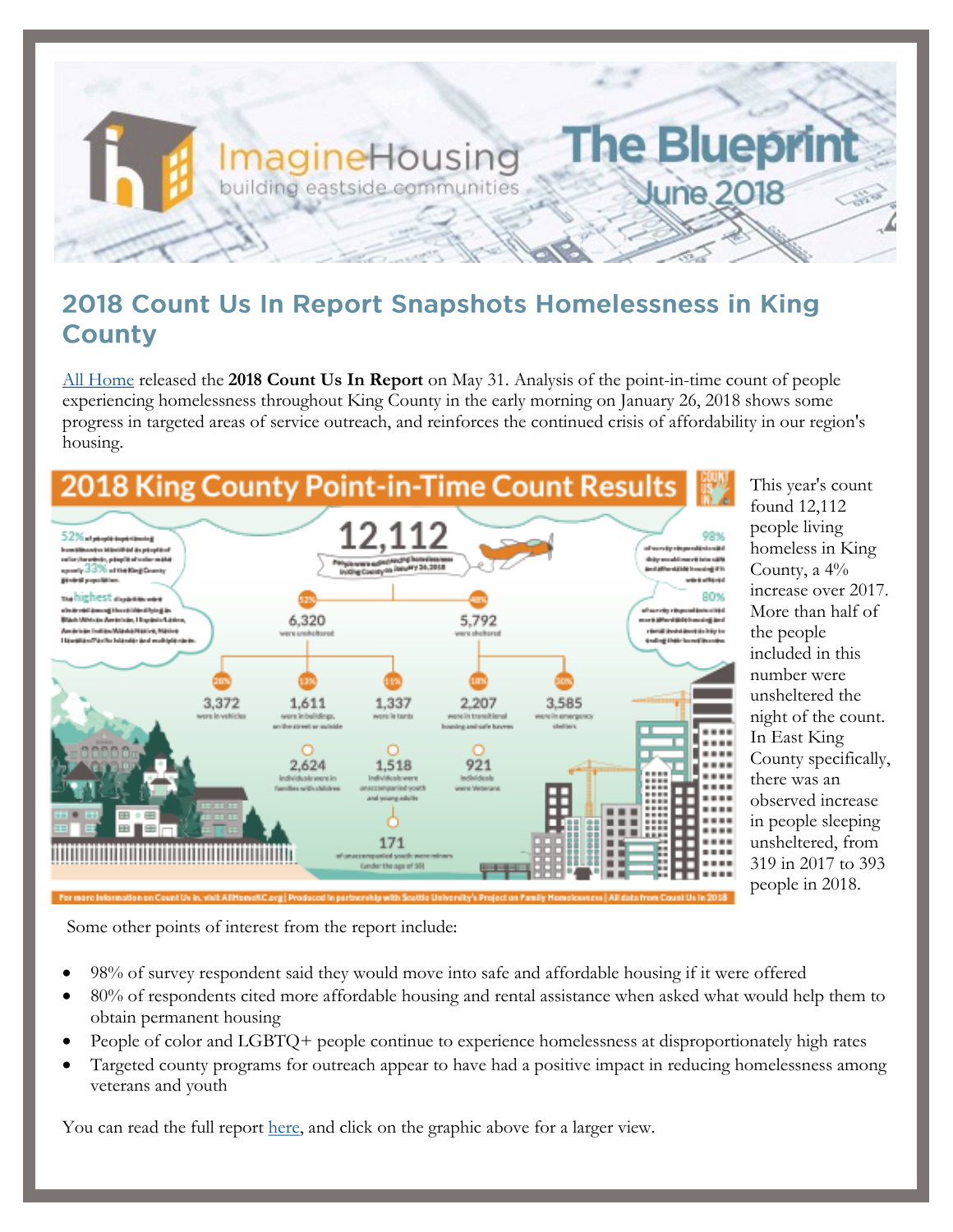# This Week: glassybaby Shopping Day



Join us this Friday, June 8th, at the [glassbaby Bellevue store](https://www.google.com/maps/place/glassybaby+bellevue/@47.6104594,-122.203563,15z/data=!4m5!3m4!1s0x0:0xf9b06973234675d6!8m2!3d47.6104594!4d-122.203563) for a shopping day benefiting Imagine Housing's mission. We will receive a percentage of your purchase between 10am and 7pm - thank you in advance for any shopping you do that day!

Check out the [glassybaby website](http://www.glassybaby.com/search) today, and we hope to see you there on Friday!

# **Your GiveBIG Generosity Created Big Results**

**Thank you** to the amazing supporters who helped us more than double our fundraising goal for GiveBIG 2018! With your generosity, we raised over \$12,000 to support our operations and benefit our Imagine 1000 goal of having 1,000 apartments, serving more than 2,400 people, by 2022. We had more donors than on any other GiveBIG year, and one donation was even chosen for a random boosted donation through the Seattle Foundation. Thank you for giving, sharing the news, and for all your efforts on behalf of our Eastside neighbors in need of affordable homes.

#### **Affordable Housing Week Community Event: Building Community Awareness**

For Affordable Housing Week in May, we teamed up with other Eastside housing and homelessness services providers to create an opportunity for community members to learn about the experience of homelessness firsthand from some of our clients. Thank you to all who attended and participated in the discussion, to our partners at Attain Housing, Congregations for the Homeless, Lifewire, and The Sophia Way, and particular thanks to the residents and clients accessing housing and homelessness services who took the time to share their experiences.

The Bellevue Reporter covered the event; read more about it [here.](https://www.bellevuereporter.com/news/bellevue-groups-discuss-homelessness-and-affordable-housing-at-community-events/)



Imagine Housing resident John and Resident Support Specialist Cathie in discussion with event attendees. Photo credit: Rahul Kashikar at GottaClickThat.com